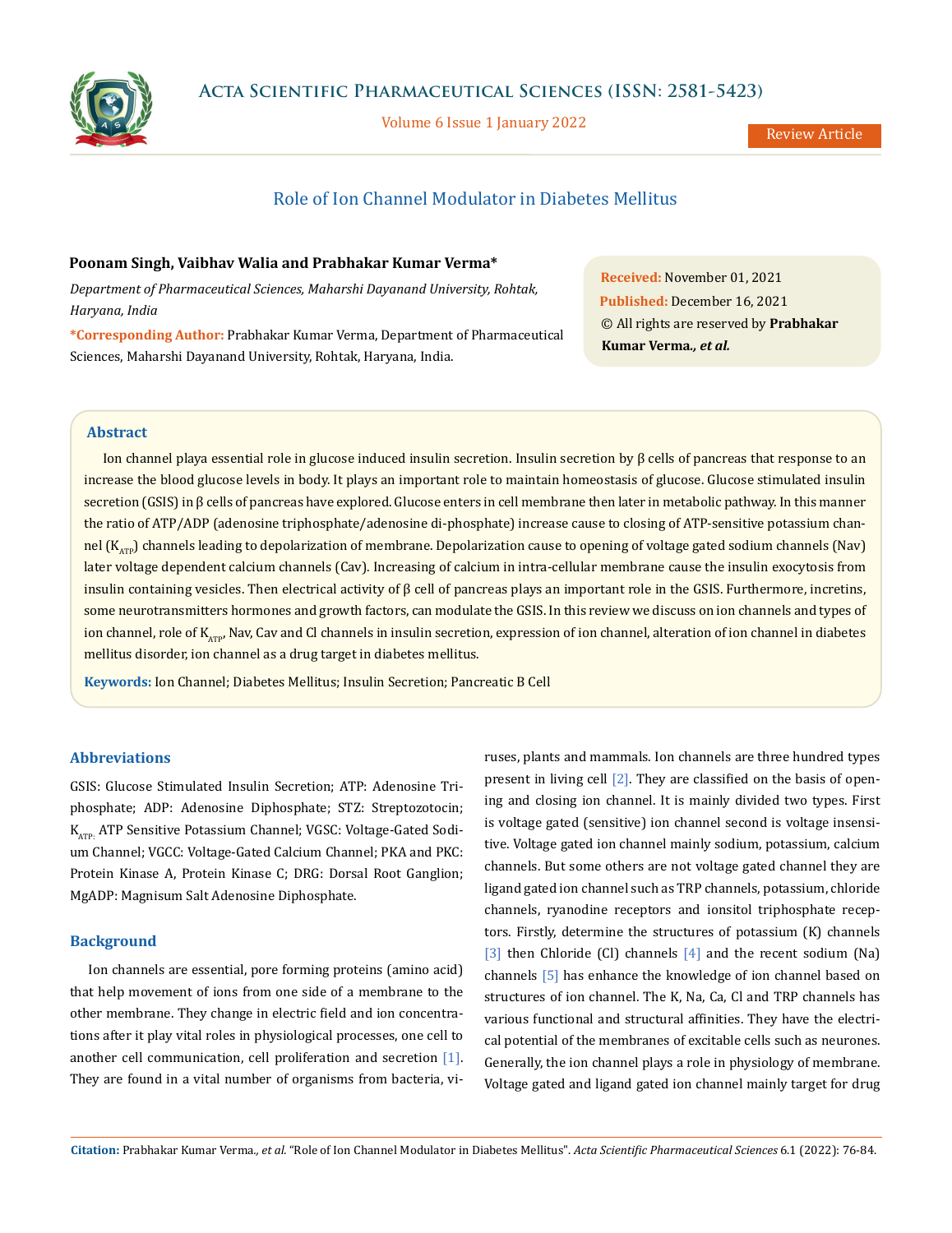binding but currently G protein coupled receptors are the largest target for drugs  $[6]$ . Ion channels are related with drug discovery process. The drugs target to ion channel influences the organs and central nervous system (CNS), peripheral nervous system (PNS), and cardiovascular system (CVS) [7].

Ion channels play essential physiological and patho-physiological roles in glucose induced insulin secretion. The production of ATP may be control by mitochondrial ion channels. Calcium store in calcium channels affecting the electrical activity by change in secretory granules; it is regulating the maturation of granule and release of insulin during exocytosis [8].

## **Classification of ion channel**

They are classified on the following basis

- Character of gating.
- Types of ions passing across gates.
- No. of gates.

## **Character of gating**

They are two types

- • Voltage gated ion channel (VGICs)
- Ligand gated ion channel (LGICs)

## **Voltage gated ion channel (VGICs)**

Voltage gated ion channels mainly critical in neurons. These are trans-membrane ion channel and activated by the change in the channel of electrical potential difference. They have a role in muscle tissues, membrane depolarization and excitable neuronal [9].

#### **They are classified**

- Voltage gated calcium channels (Cav)
- Voltage gated sodium channels (Nav)
- Voltage gated potassium channels (Kv)
- Chloride channels (Cl)

### **Ligand gated ion channel (LGICs)**

These are group of trans-membrane channel and opening and closing depend on binding of chemical messenger (1) or neurotransmitter (2). LGICs are present on different site of protein (an allosteric binding site). The LGICs is direct relation between ligand binding and openings or closing of ion channel. The indirectly function of metabotropic receptor is used as second messenger. Ion channel control by ligand. It is highly specific to one or more ions  $Ca^{2+}$ , Na<sup>+</sup>, K<sup>+</sup>, Cl<sup>-</sup>. It is present at synapses and directly convert chemical signal of pre-synaptically released neurotransmitter and quickly into post-synaptic electrical signals [9].

LGICs are classified into three families

- Ionotropic glutamate receptors: Kainate, AMPA, NMDA
- Cys-loop receptors: Glycine, GABA<sub>4</sub>, Serotonin
- • ATP-gated channels: P2

## **Types of Ions passing through the gates**

- Potassium channels
- Calcium activated potassium channel
- Inward rectifier potassium channels
- Two pore domain potassium channels
- Chloride channels
- Calcium channels
- Sodium channels
- Voltage-gated sodium channels
- Epithelial sodium channels
- Proton channels
- • Voltage-gated proton channels
- Non-selective cation channels.

### **Number of pores**

Based on Number of pores in ion channel

- One (1) pore containing channels e.g., all type ion channels.
- • Two (2) pores containing channels e.g., TRP channels, catsper channels.

## **Ion channel's structure**

They are divided in four parts

- Opening in the centre for passing of ions
- • Ions contain selectively filter to allow passage of specific ions
- One or more gates that open and close
- Sensor for sense, triggering the signal and transmits to gate.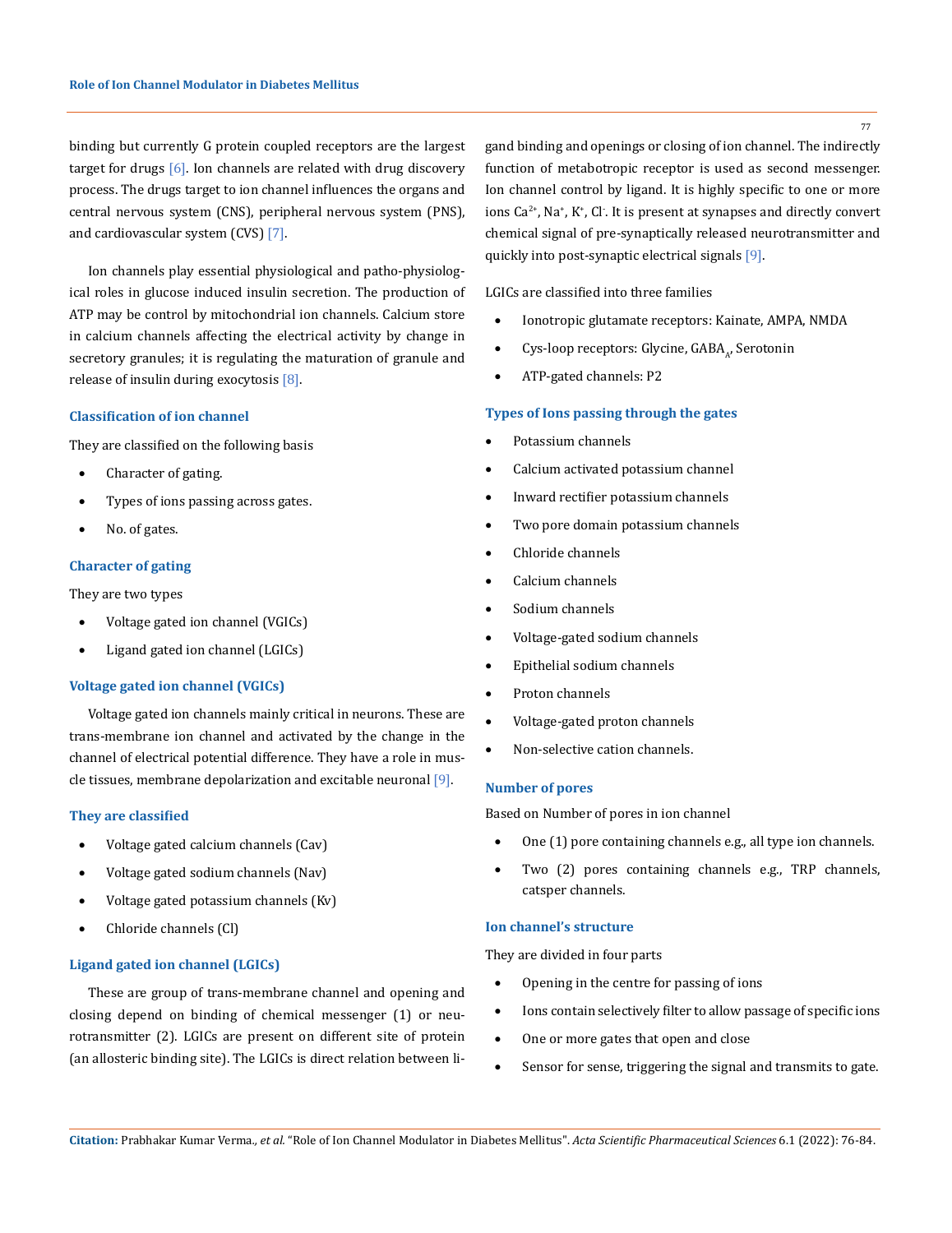The Channels are different corresponding to ion. Ion is passing through channel. Ion channel composed number of subunits. Ion Channels belong to largest family. The voltage-gated channels contain 4 subunits with each subunit consist of 6 trans membrane helix. Opening and closing of pore depend on activation of this transmembrane helix  $[10]$ . The lining of pore could replace the molecules of water and shielding K<sup>+</sup> ions, but Na<sup>+</sup> ions is tiny to allow such as shielding, therefore couldn't pass through. This mechanism was finally confirmed when structure of ion channel was elucidated. Molecular structure of ion channel was proposed by Roderick MacKinnon with help of X-ray crystallography. He won Nobel Prize 2003 in Chemistry. Because of their size small and difficulty of crystallizing integral proteins membrane for X-ray analysis [11].

## **Calcium channel**

Calcium channels  $(Ca^{2+})$  are in the membrane of neurons and excitable cells. Nomenclature of Calcium channels was given by Ertel., *et al*. [12] and approved by NC-IUPHAR sub-committee on  $Ca<sup>2+</sup>$  channels [13]. They form heterooligomeric complex. The alpha1 subunit is pore forming and provides the extra-cellular binding site(s) for agonists and antagonists.

## **Alpha subunit has three types**

- Highly voltage activated di-hydro pyridine sensitive (CaV1.x, L-type) channels.
- Highly voltage activated di-hydro pyridine insensitive (CaV2.x, P/Q-type) channels.
- Low voltage activated (CaV3.x, T-type) channels.

#### **Drugs acting on ion channels**

## **Calcium channel modulator**

Calcium channel blockers (CCB) are inhibiting the calcium channels in cardiac muscle and blood vessels. Decreasing of intra-cellular calcium led to a reduction of muscle contraction or also reduction of cardiac contraction. Decrease the calcium in blood vessels leading to decrease the contraction of the vascular smooth muscle. Vasodilatation is relaxation of muscular walls and increases the diameter of arterial. Decreases of total peripheral resistance (TPR) then relaxation in cardiac contraction and cardiac output decreases. Blood pressure is determined by total peripheral resistance (TPR) and cardiac output [14].

- **Calcium channel opener**: Polyphenolic flavonoid, Quercetin.
- • **Calcium channel blocker:** Amlodipine, Aranidipine, Azelnidipine, Barnidipine, Benidipine, Cilnidipine, Nifedipine Verapamil, Gallopamil, Fendiline.

## **Role of voltage-gated calcium (Cav) channel in insulin secretion**

Insulin release and glucose sensing, role on voltage dependent calcium channels (VDCCs) or  $K_{ATP}$  channels, intrinsic relationship with insulin release, due to the close of  $K_{ATP}$  channels and open of VDCCs through membrane influx of calcium ion. Increase the calcium in intracellular membrane cause the release of insulin [15]. Native pancreatic β cells from several species and cell lines have different types of [16], and they are present near insulin granules**.** The dysfunctions of calcium channels change in insulin secretion, VDCCs play a role in GSIS [17]. The Cav ( $\beta_2$ ) and Cav ( $\beta_3$ ) subunits could modulate GSIS by interactions between protein kinase C (PKC) isozymes and VGCCs. In pancreatic β cells, influx of calcium through interactions of protein-protein, electrical activity and enzymatic responses, playing role in secretion of insulin process. VDCCs also help in survival, development, maturation, death and growth of pancreatic β cells  $[18]$ . Other reasons of biphasic secretion of insulin process sequential release granules  $[19]$ , Ca<sup>+2</sup> influx through calcium channel increases the  $Ca^{+2}$  and they help in secretion of insulin. They are main contributing to cell Cav current and exocytosis insulin granule in human, mouse and rats of β cells of pancreas [20]. Glucose dependent Ca<sup>+2</sup> entries by L-type calcium channels and caused the downstream of the membrane depolarisation by decreased  $K_{ATP}$  channel activity. Calcium channel are defect then loss of function to coupling of calcium dependent insulin secretion from membrane depolarising.

## **Expression of voltage gated calcium channel in pancreas**

Many Pharmacological activities have showed the 60 to 80% of release of insulin ratio may be influx of calcium, mainly through L- type  $Ca^{2}$  channels pathway [21]. The Cav sub family has been expressed in β cells. The Cav1.2 lack in transgenic mice β-cells has been impaired first phase secretion of insulin and glucose intolerance [22]. L- types subunit Cav1.2 and Cav1.3 channels are expression in mouse, rat and human pancreatic β cells. Ca<sub>v</sub>1.3 channel is mostly present in human and rat pancreatic β cells [23]. They are playing a important role in insulin secretion and cAMP homeosta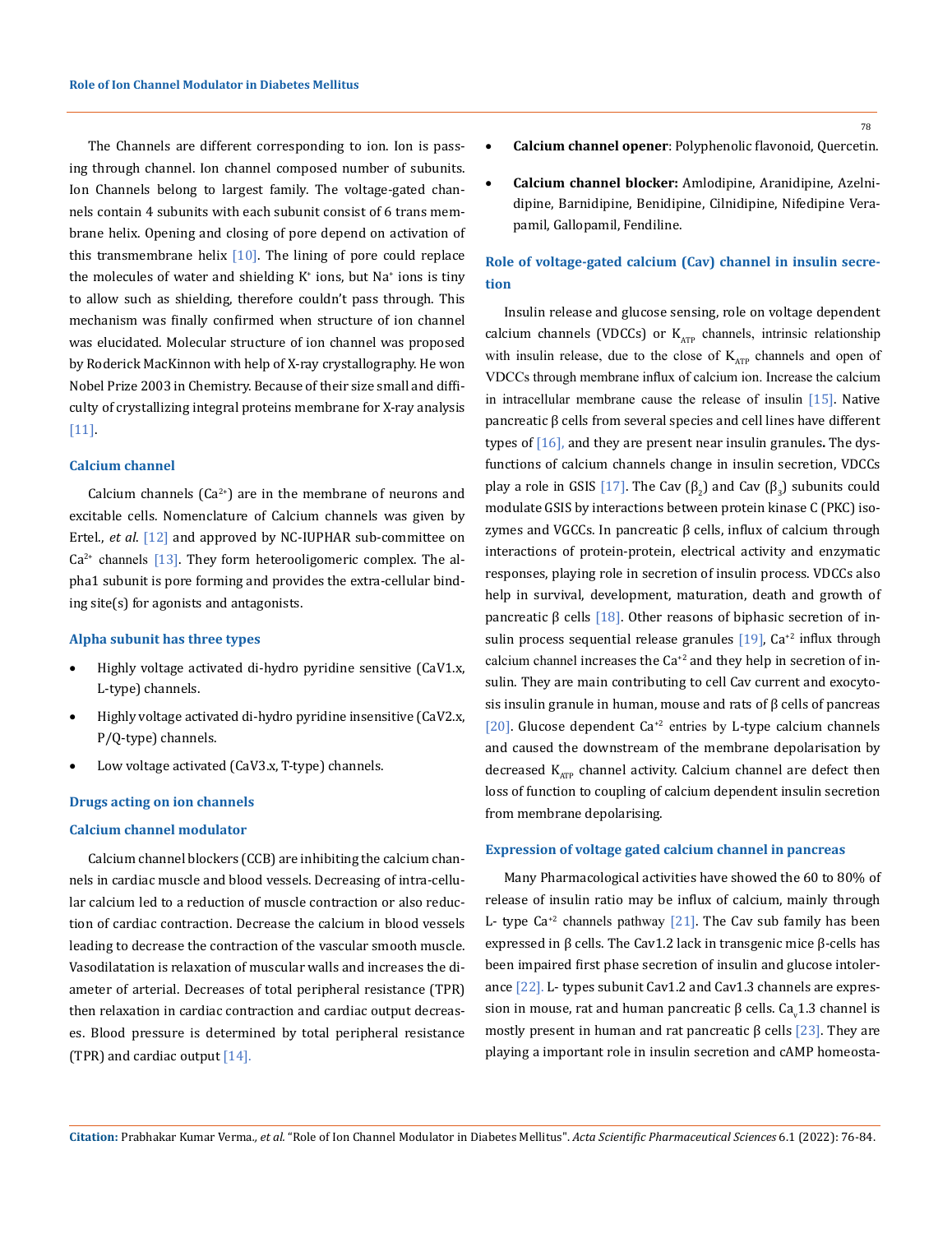sis by adenylate cyclise. And Cav1.2 channel is present in pancreatic β cells of mouse  $[24]$ .

The subunit of P/Q type Cav2.1 and R type Cav2.3 are present in humans and mice of pancreatic β cells. T type subunit Cav3.1 and Cav3.2 channels in pancreatic β cells of rat. [25] these are play a important role in insulin secretion regulation. G protein-coupled receptors,  $Ca^{2+}/cal$ ralmodulin signaling, phosphorylated inositol and protein phosphorylation, regulation of  $Ca<sup>2+</sup>$  channels activity β cells of pancreas in the cell membrane. The subunit of calcium channel complex with the insulin secretion have shown non-insulin dependent diabetic model (NIDDM) animal model the expression of subunit of calcium channel in Zucker diabetic fatty rats. They found the pancreatic islets has decrease levels of expression of  $Ca<sup>2+</sup>$  channel (L-type) subunit mRNA, decrease the intracellular  $Ca^{2+}$  signalling in high glucose.

## **Alteration in cav channels in β cell pathophysiology**

In the diabetes mellitus disease increases the blood glucose level. Disorder of Cav channels present in β cell of pancreas in diabetic animal model and patients of diabetes  $[26]$ . In streptozocin (STZ) induced diabetic model and isolated the β cell. We observed the pancreatic β cells rats showed drastic upregulation of both subunit Cav1 and Cav3 channel. The effect is most likely on the Cav1 channel due to increase in the activity rather than in the number of Cav channels, because the binding sites are dihydropyridine (DHP) in diabetic β cell decrease [27]. STZ pancreatic islets shown expression of Cav channel subunit genes significantly decrease. The directly depolarization with 20 mm arginine induces a more pronounced calcium ion increase in diabetic  $β$  cell comparison with control  $β$ cell. Therefore, the pancreatic islets of rats exhibit blunted calcium ion increase and secretion of insulin after stimulation of glucose due to sensitivity of glucose impaired of β cell  $K_{ATP}$  channels. Therefore, *in vivo* activity Cav channels hyper activation in STZ pancreatic β cell can rarely occur**.** The suburbanite Cav1 and Cav3 channel activity in the STZ β cell are already significantly enhanced when the cells are depolarized to potentials within the physiological range (20mV) [18]. Similar changes in β cell Cav channel activity have been visualized in the Goto-Kakizaki rats a NIDDM [28].

## **Sodium channel**

The main role of sodium channel

**Initiation** 

The cell membrane depolarizing by millivolts (mV) then sodium channels is insensitive and sensitive in milliseconds (ms). Sodium ions (Na+ ) influx through integral membrane proteins, cell membrane is depolarizing, initiating the action potential. The voltage gated sodium channel (VGSC) is multi-meric complex and wide.

#### **Sodium channel modulator**

The Sodium channel blockers drugs with sodium channels cause imbalance of sodium ions conduction. Voltage gated sodium channel play important role in action potentials. Opening of sodium channel, change in cells membrane action potential then Na<sup>+</sup> has been move into cell, down their electro-chemical gradient then depolarizing the cell membrane. Numerous sodium channels localized in region of cells membrane later action potential has propagated. The ability of sodium channels to assume a closed in-activated state causes the refractory period and critical for propagation of action potentials down an axon channel. The sodium channels have nine sub-members channels. These channels are named Nav1.1 through Nav1.9 [29].

## **The naturally substances activate (opener) sodium channels are classified**

- • **Alkaloid based toxins:** Ciguatoxin, Batrachotoxin, Delphinine, Brevetoxin, Veratridine, Grayanotoxin, Aconitine.
- • **Gating modifiers:** Scorpion venom toxins, Birtoxin, μ-conotoxin, δ-atracotoxin.

## **Sodium channel blocker**

Ranolazine, Phenytoin, Disopyramide, Lidocaine, Mexiletine, Triamterene, Lamotrigine, Amiloride, Moricizine, Oxcarbazepine.

## **Role of sodium channels in insulin secretion**

The negative potentials on  $\beta$  cell of pancreas the voltage gated sodium channels exhibit inactive. Voltage dependent sodium channels (VDSC) play an important role in excitable cell [1], In 1988 VDSC are present in pancreatic islets of mouse was described by Plant. VDSC are effect by membrane potential, it is activated in response to cause depolarization of cell membrane and inactivated as a consequence of sustained depolarization. The β cell of pancreas have a voltage dependent Na<sup>+</sup> current that, being to voltage dependence of inactivation, is unlikely to play a role in glucose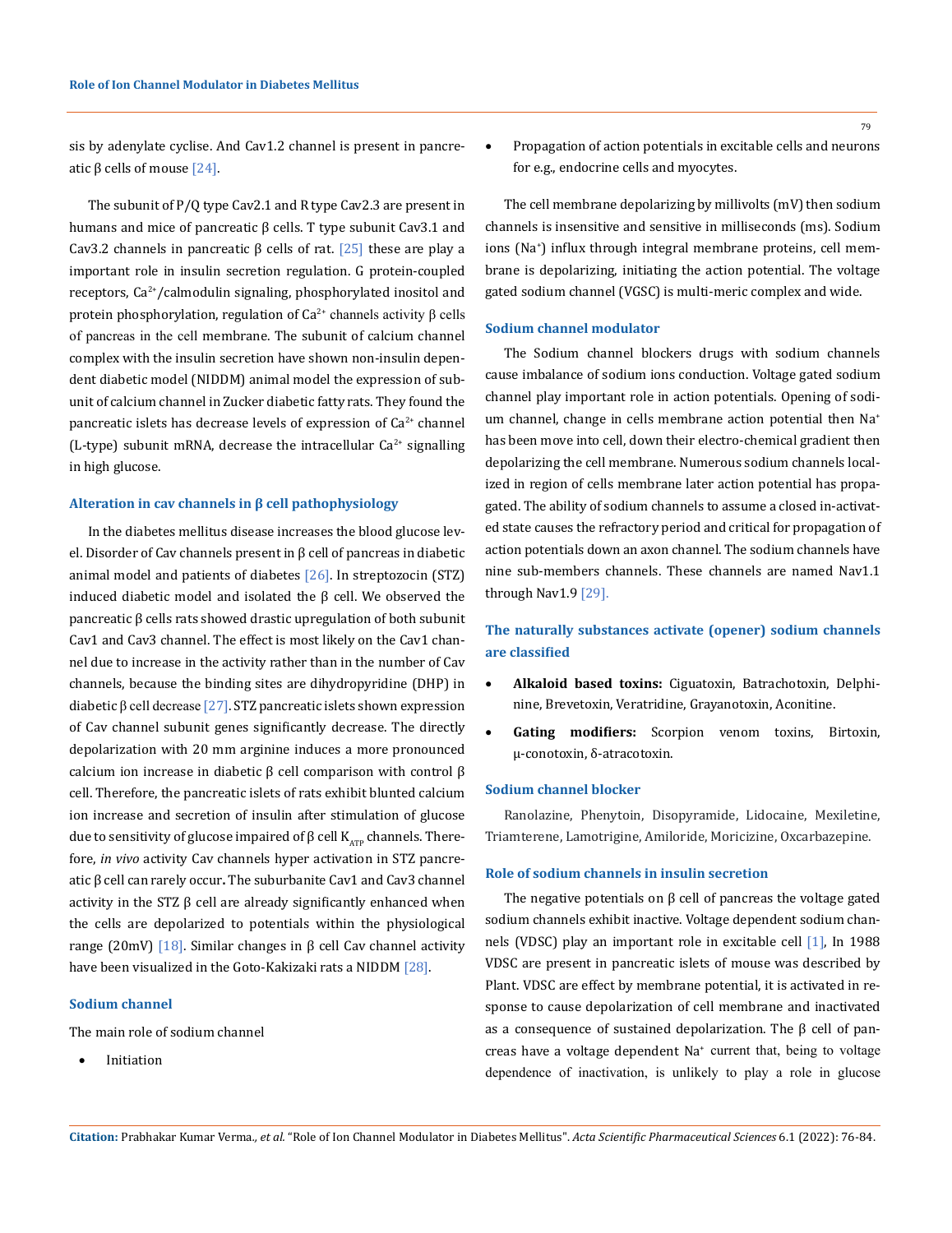stimulated electrical activity. At the resting potential mostly VDSC are closed or inactivated, and their inactivation can be removed by hyper polarization of cell membrane [18].

#### **Expression of sodium channel in pancreas**

VGSC modulators can be modifying the ratio of insulin secretion. The sub-types of VGSC Nav1.6 and Nav1.7 subtypes expressed in human  $β$  cell of pancreas and subtypes Nav1.3 and Nav1.7 expressed in mice and rats. Sub types Nav1.7 are highly expressed and sub types  $\text{Na}_{\text{v}}1.3$  significantly contribute current by sodium channel among β cell of pancreas [30]. Ernest and co-workers were reported that sub type Nav1.7 expressed in β cells of pancreas that causes defects in release of insulin. Velasco and co-workers in 2016 were reported that Nav channels cause activation of β cell of pancreas and secretion of insulin then closure of glucose dependent  $K_{ATP}$  channel led to increases depolarization, which activate the influx of  $Ca^{2}$  and secretion of insulin. Influx Na<sup>+</sup> depolarization of membrane. Fast activation of Na<sup>+</sup> (-10mV), after it begins inactivation of this current in milliseconds, opening of  $Ca^{2}$  channel [31]. Different types of ion channel is express in β cell of pancreas and leads to generation of electrical signal. It coupled with blood glucose concentration then determines the ratio of insulin release e.g., K+ and Ca+2 channels.

#### **Alteration in sodium channel in pancreas**

The alterations of sodium channels in nociceptive C-fiber dorsal root ganglion (DRG) neurons have been involved in diabetic neuropathy (DN). The Immunofluorescence study have been showed significant increases in the levels and number of large DRG neurons from diabetic rats expressing Na<sub>v</sub>1.2, Na<sub>v</sub>1.3, Na<sub>v</sub>1.7, and Na<sub>v</sub>1.9 whereas Na<sub>v</sub>1.8 decreased and decrease in the number of **nodes of** ranvier expressing Na<sub>v</sub>1.8 and in staining intensity of Na<sub>v</sub>1.6 and Na $_{\rm v}$ 1.8 at nodes. The alterations of sodium channels occur in large DRG neurons and A-fibers and play role in diabetic sensory neuropathy (DNS) [32].

## **Potassium channels**

Potassium (K<sup>+</sup> ) channels are largest family of ion channel. It is also provided advances computational biology a pattern for study of membrane proteins included for transport of ion channels. Computational biology is useful to recollect the K+ channel of molecular properties and understood the of X-ray structure. K channels are tetrameric. Various family of  $K^*$  channels present in the animals,  $K^*$ 

80

channel structure is derived from bacterial channel (Streptomyces lividans). Kv channels have very complicated TM topology. Based on opening and closing gating Kv and potassium channel of streptomyces A (KcsA) channels are differentiate. Lowering of pH KcsA is openand cell membrane depolarisations activate the Kv channels.\

## **Potassium channel modulator**

They are prolonging the repolarisation and action potential [33]. The prolongation of refractory period and action potential duration, the maintaing of normal conduction velocity. E.g.: Azimilide, Bretylium, Clofilium, Tedisamil, Sematilide.

## **Potassium channel blocker**

Sulfonylureas, Aminopyridine, Amiodorane, Sotalol, Dofetilide.

#### **Potassium channel opener**

Adenosine, Diazoxide, Minoxidil, Nicorandil, Cromakalim, Levocromakalim, Bimakalim,Aprikalim, Pinacidil, Retigabine, Flupirtine.

## **Role of potassium channels in insulin secretion**

Potassium channels are three (3) types they are involved in secretion of insulin in β cells pancreas. Firstly ATP-sensitive potassium channel  $(K_{ATP})$  channels, it is mainly regulation of glucose homeostasis and consist of four subunits of sulfonylurea receptor and four pore forming Kir6 subunits.  $K_{ATP}$  channel modulator play role secretion of insulin. Currently sulphonyl urea (SU) drugs used in treatment diabetes mellitus [33]. Sulphonyl urea drugs blocking of  $K_{\text{app}}$  then cause depolarizes the membrane action potential of β cells and cause secretion of insulin. Second, calcium activated potassium channel (KCa) channels it is in pancreatic. Activation of KCa channel increase calcium conc. in intracellular membrane. KCa channels maintain the inter-connection between intracellular  $Ca^{2+}$ influx and cell membrane potential also determine insulin exocytosis. Charybdotoxin at Low conc. inhibit the KCa channels and don't have effect on insulin release from pancreatic islets either on the membrane potential of β cells. TheKCa channels suggest that regulate electrical activity and release of insulin in β cells of pancreas, the main role play KCa channels secretion of insulin remains controversy. Third type of Kv channels is divided into four gene family, Kv1 to Kv4 (Shaker, Shab, Shaw, Shal-type subunits) and activation of glucose stimulated insulin secretion in isolated rat islets.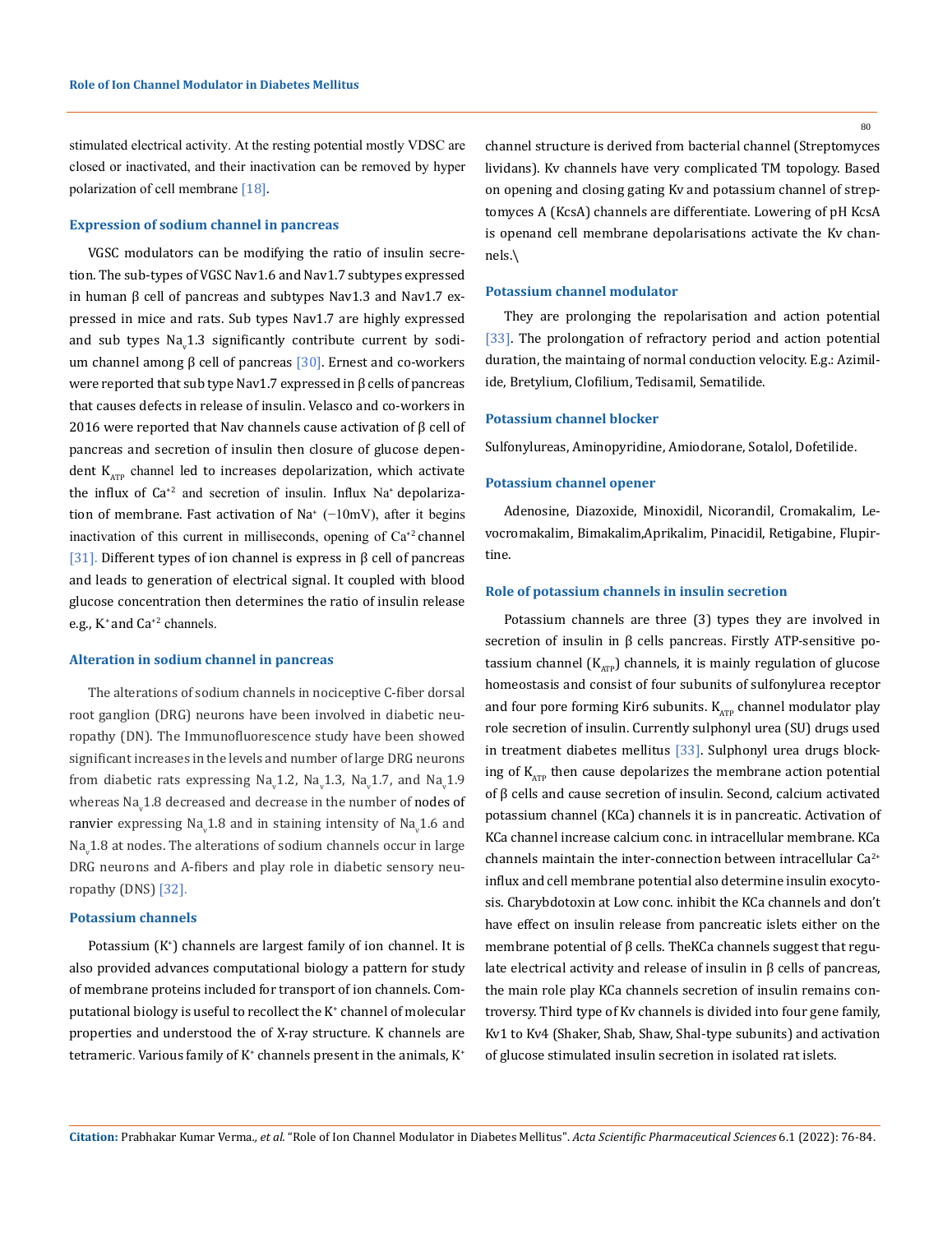#### **Expression of potassium channel in pancreas**

Voltage gated potassium channel Kv channel have different subunits Kv1.4, Kv1.6, Kv2.1, and Kv3.2, are present in β cells of pancreas. Kv1.5 is mainly present in human insulinoma. Sub type Kv2.1, Kv3.2, Kv6.2, and Kv9.3 are expressed in  $\beta$  cells, Kv3.1 and Kv6.1 are expressed in  $α$ -cell and that Kv2.2 is expressed in δ-cells. Kv2.1, Shab-type is highly expressed in β cells. Kv2.1 may represent a novel target for the treatment of type 2 diabetes  $[34]$ .

## **Alteration in potassium channel in diabetes**

Structural and functional defects in  $K_{ATP}$  channels cause impairment of insulin release or secretion later cause of diseases. It was firstly described in 1981the glucose level increase to promote the secretion of insulin in a concentration dependent manner in isolated tissue. Alterations in the metabolic signal then alteration in K<sub>ATP</sub> channel sensitivity and electrical signal in  $\beta$  cell also disrupt alteration in insulin release in pancreas. The  $K_{ATP}$  channel activity decrease and absent in the pancreatic β cell and it cause in humans congenital hyper-insulinism (CHI)**.** CHI is a rarely and recessive disorder. It is characterized by constitutive insulin secretion and low blood glucose. But sometimes it is untreated case of mentally retardation and death. In the  $K_{ATP}$  channel mutations the channel expression is reduce and decrease activation of channel bymagnesium salt (MgADP), or dismiss the channel activity, excitability of membrane decreases and impair sensing of glucose by  $\beta$  cell of pancreas [35]. In both case animal and human study that mutations of  $K_{ATP}$  channel cause diabetes.

## **Chloride channel**

Chloride (Cl) channels are regulating the excessive sensitivity of skeletal, neurones cardiac, apoptosis, smooth muscle, cell volume regulation, acidification of internal or extracellular compartments and trans-epithelial transport and cell cycle [36].

#### **Chloride channel modulator**

Chloride channels are activated Ca2+, extracellular ligands, voltage, and pH activate others. Eg: Selamectin.

Selamectin is replace the glutamate and interaction with receptors then opening of chloride channels at neuron and musclepresent in parasites [37].

#### **Role of Chloride Channels in insulin secretion**

Chloride (Cl) selective channel are located in β cell of pancreas

but the physical role are not understood. Chloride conductance increases because depolarising the cells and role in secretion of insulin with help of in-dependent pathways of  $K_{\text{app}}$  channel. Chloride channel sub-units are in the secretary granules membranes and chloride flux is coupled with the internal acidification of the granules [38].

## **Mechanism of ion channels modulator**

Mechanism of calcium channels-β cells of panaceas are found to be equipped with  $Ca^{2+}$ -channels. It has been reported that the glucose induced insulin secretion follows a biphasic time course consisting of a rapid but transient 1st phase followed by a slower and sustained 2nd phase. In this process (insulin secretion), influx of Ca<sup>2+</sup>via L-type Ca<sup>2+</sup>channel is responsible for exocytosis of insulin and therefore the pharmacological blockade of L-type  $Ca^{2+}$ channels lead to transient inhibition of glucose-induced electrical activity in the pancreatic β cell responsible for reduction in insulin secretion (1st phase insulin secretion was unaffected, but the 2nd phase secretion was strongly reduced). Further the  $Ca<sup>2+</sup>$  currents have been shown to be modulated by protein phosphorylation followed by the activation of PKA and PKC leads but the effects of these physiological agonists (like GLP-1 and acetylcholine) acting *via* these pathway are in general much weaker [39].

## **Mechanism of potassium channel**

Potassium channel  $(K<sub>ATP</sub>)$  is regulating of glucose induced insulin secretion. Increase the ATP/ADP ratio in the β-cells of pancreas. It is generated by metabolism and glucose uptake.  $K_{ATP}$  channels Close to cause depolarization of membrane, influx of calcium, insulin secretion and homeostasis of glucose. In the  $K_{ATP}$  channels are consist of Kir6.2 pore with SUR1 subunit and regulate insulin release in the β-cell of pancreas. Influx of calcium through of calcium channel cause of release of Insulin. Hyperglycaemia cause increases the glucose level in the blood and elevated ATP intracellular, depolarization of membrane.  $K_{ATP}$  channel similar mechanism like sulphonylurea drugs (Example glibenclamide) it is inhibition of  $K_{ATP}$  channel in the β-cells of panaceas then depolarization membrane cell. The voltage dependent calcium channels are open increasing of calcium in intracellular cell and β-cell is stimulating release of insulin. In  $K_{ATP}$  channels mutation cause physiological dysfunction of this channel leading to pathological consequences such as congenital hyperinsulinism, permanent neonatal diabetes, developmental delay with epilepsy [40].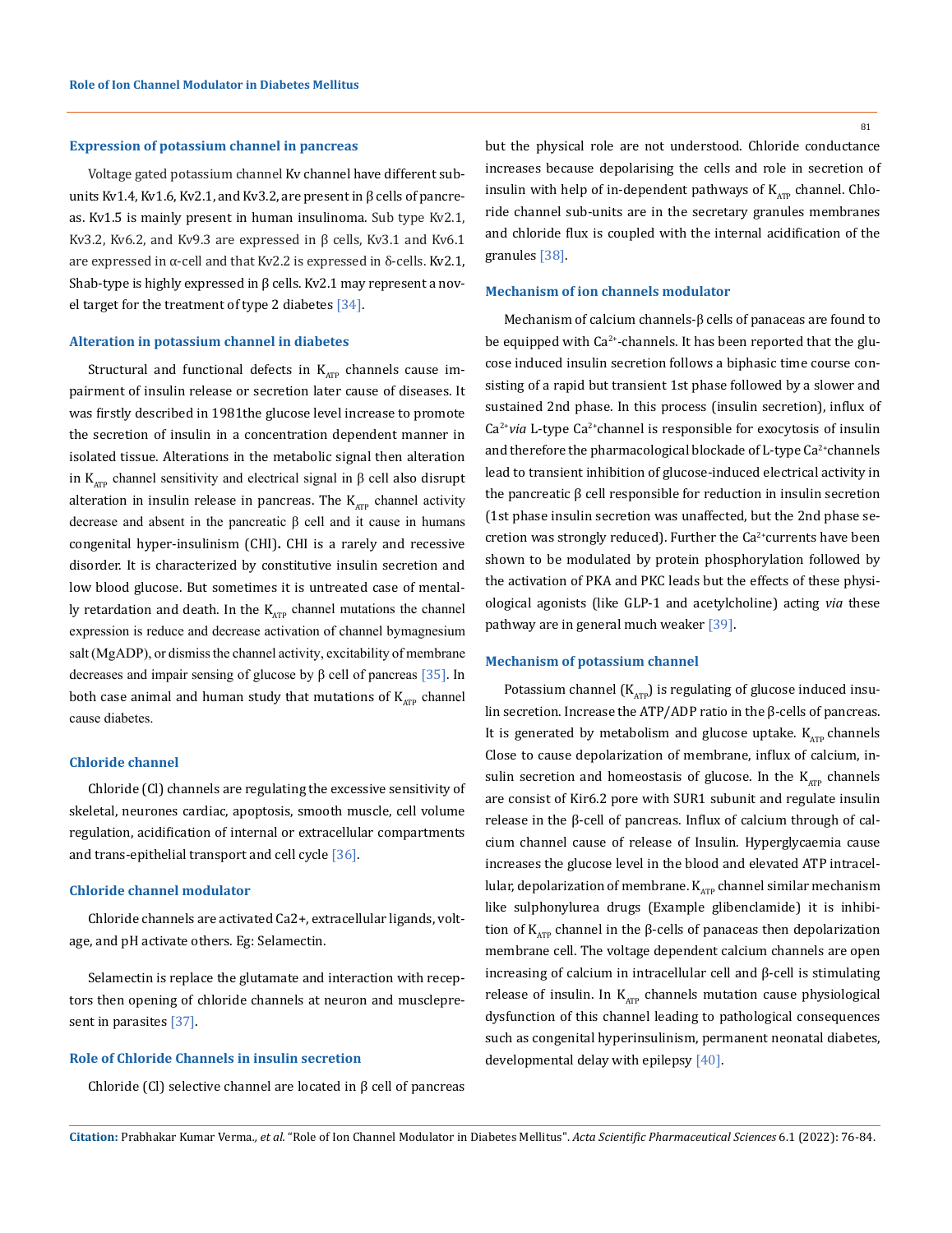Mechanism of voltage-gated sodium channels - VGSC mediate the influx of sodium ions into the cytosol of cells in response to local membrane depolarization, which results in the generation of the rising phase of an action potential. It has been reported that expression of voltage gated sodium channels increases in the streptozotocin (STZ)-induced diabetic rats with persistent mechanical allodynia suggesting that the expression of the voltage sensitive sodium channels is linked with the pathological conditions involving peripheral nerve injuries, inflammation etc  $[41-44]$ . The peripheral nociceptive neurons in DRG express a variety of sodium channel each that plays a key role in the physiology of nociception [45,46]. The upregulated expression of sodium channels in diabetic DRG neurons would be expected to increase overall sodium channel density, decrease firing threshold, and causes the hyperexcitability of damaged or injured neurons  $[47,48]$ . Carbamazepine, a sodium channel inhibitor, has been shown to exert the protective effects on pancreatic β-cells [49].



**Figure 1:** Mechanism of ion channel modulator.

### **Conclusion and Future Directions**

In this review, we have discussed about ion channel, types of ion channel, role of ion channel in diabetes, expression of ion channel in pancreas and alteration of ion channel in diabetes mellitus. Ion channels modulation plays a key role in secretion of insulin, pathogenesis of diabetes and related symptoms. Inhibition of  $K_{ATP}$ current by cellular ATP, generating coupling-metabolism to electrical potential, glucose metabolism. In type-2 diabetes 2 pathways occur. Firstly, reduction in metabolic rate which is not produce ATP sufficient to close  $K_{\text{app}}$  channels second is inherited mutations in

82

ATP sensitive potassium channel (Kir6.2) gene subunit decreased capacity of ATP to close this channel. Depolarisation of cell membrane, Na+ , Ca2+ , and K+ cation channel to regulate oscillations in membrane potential, rate of calcium influx, fusion of granule. Sometimes poorly regulation of channels because defects in acquired and inherited. The adverse effects by drugs could be effect of suppressing or enhancing glucose induced secretion, downstream of K<sub>ATP</sub> channel closure. These channels could be drug targets in treatment of dysfunction of β cells. Diabetes mellitus type-2 is a polygenic disease, only by understanding physiology of β cells of pancreas in diabetes. We can hope to have effective treatments in the future.

## **Ethics Approval and Consent to Participate**

This study approved by the Institutional animal ethics committee (IAEC) Maharshi Dayanand University, Rohtak, Haryana (Regn. No. 1767/RE/S/14/CPCSEA).

## **Consent for Publication**

Not applicable.

### **Availability of Data Materials**

The data sets generated during the current study are available from the corresponding author on reasonable request.

## **Competing Interests**

The authors declare that they have no competing interests.

## **Funding**

Not available of any type of funding source.

## **Author's Contribution**

PS and VW conducted the experimental studies and data analyses. PKV conceptualized, designed and directed the study. PS, VW and PKV finalized the manuscript. All authors read and approved the final version of the manuscript.

### **Acknowledgments**

Thanks to Head, Department of Pharmaceutical Sciences, M. D. University, Rohtak for kind support for providing internet facilities etc.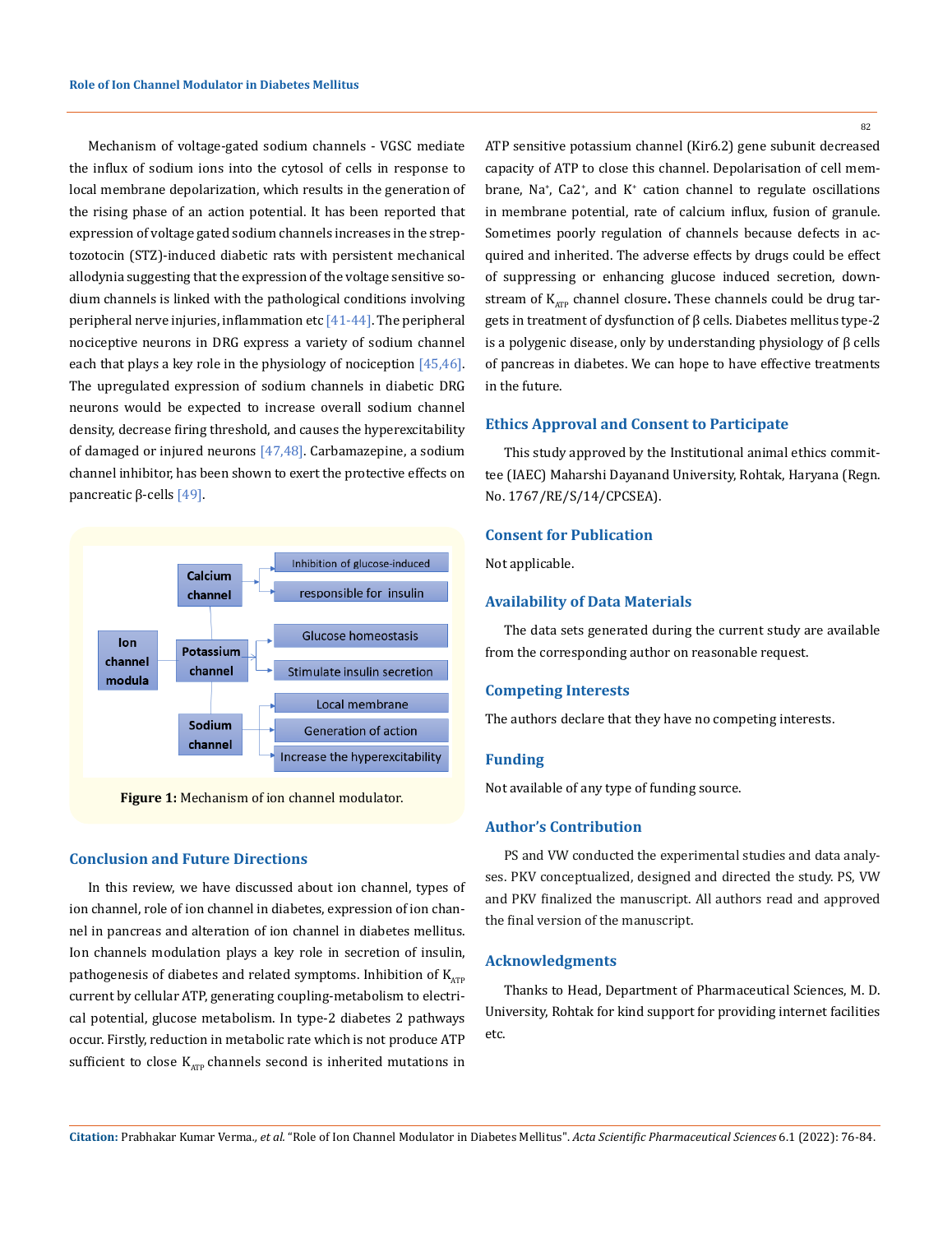## **Bibliography**

- 1. [Hille B. "Ion channels of excitable membranes. Sinauer Associ](https://www.sinauer.com/media/wysiwyg/tocs/IonChannels3.pdf)[ates". Sunderland, MA \(2001\): 814.](https://www.sinauer.com/media/wysiwyg/tocs/IonChannels3.pdf)
- 2. Gabashvili A., *et al.* ["Templating mesoporous silica with chiral](https://pubmed.ncbi.nlm.nih.gov/17727283/)  [block copolymers and its application for enantioselective sep](https://pubmed.ncbi.nlm.nih.gov/17727283/)aration". *[The Journal of Physical Chemistry B](https://pubmed.ncbi.nlm.nih.gov/17727283/)* 111.38 (2007): [11105-10.](https://pubmed.ncbi.nlm.nih.gov/17727283/)
- 3. Doyle DA., *et al.* ["The structure of the potassium channel:](https://pubmed.ncbi.nlm.nih.gov/9525859/)  [molecular basis of K+ conduction and selectivity".](https://pubmed.ncbi.nlm.nih.gov/9525859/) *Science* [280.5360 \(1998\): 69-77.](https://pubmed.ncbi.nlm.nih.gov/9525859/)
- 4. Dutzler R., *et al.* ["X-ray structure of a ClC chloride channel at](https://www.nature.com/articles/415287a)  [3.0 Å reveals the molecular basis of anion selectivity".](https://www.nature.com/articles/415287a) *Nature* [415.6869 \(2002\): 287-294.](https://www.nature.com/articles/415287a)
- 5. Payandeh J., *et al.* ["The crystal structure of a voltage-gated so](https://pubmed.ncbi.nlm.nih.gov/21743477/)dium channel". *Nature* [475.7356 \(2011\): 353-358.](https://pubmed.ncbi.nlm.nih.gov/21743477/)
- 6. Overington JP., *et al.* ["How many drug targets are there?".](https://pubmed.ncbi.nlm.nih.gov/17139284/) *Na[ture reviews Drug discovery](https://pubmed.ncbi.nlm.nih.gov/17139284/)* 5.12 (2006): 993-996.
- 7. Anger T., *et al.* ["Medicinal chemistry of neuronal voltage-gated](https://www.researchgate.net/publication/12158978_Medicinal_Chemistry_of_Neuronal_Voltage-Gated_Sodium_Channel_Blockers)  sodium channel blockers". *[Journal of medicinal chemistry](https://www.researchgate.net/publication/12158978_Medicinal_Chemistry_of_Neuronal_Voltage-Gated_Sodium_Channel_Blockers)* 44.2 [\(2001\): 115-137.](https://www.researchgate.net/publication/12158978_Medicinal_Chemistry_of_Neuronal_Voltage-Gated_Sodium_Channel_Blockers)
- 8. [Proks P and Lippiat JD. "Membrane ion channels and diabetes".](https://www.researchgate.net/publication/7304705_Membrane_Ion_Channels_and_Diabetes)  *[Current pharmaceutical design](https://www.researchgate.net/publication/7304705_Membrane_Ion_Channels_and_Diabetes)* 12.4 (2006): 485-501
- 9. Parrott A., *et al.* ["Role of rural land use management in flood](https://www.researchgate.net/publication/229736884_Role_of_rural_land_use_management_in_flood_and_coastal_risk_management)  and coastal risk management". *[Journal of Flood Risk Manage](https://www.researchgate.net/publication/229736884_Role_of_rural_land_use_management_in_flood_and_coastal_risk_management)ment* [2.4 \(2009\): 272-284.](https://www.researchgate.net/publication/229736884_Role_of_rural_land_use_management_in_flood_and_coastal_risk_management)
- 10. [Armstrong CM and Bezanilla F. "Charge movement associated](https://www.ncbi.nlm.nih.gov/sites/ppmc/articles/PMC2203568/)  [with the opening and closing of the activation gates of the Na](https://www.ncbi.nlm.nih.gov/sites/ppmc/articles/PMC2203568/)  channels". *[The Journal of general physiology](https://www.ncbi.nlm.nih.gov/sites/ppmc/articles/PMC2203568/)* 63.5 (1974): 533- [552.](https://www.ncbi.nlm.nih.gov/sites/ppmc/articles/PMC2203568/)
- 11. Long SB., *et al.* ["Crystal structure of a mammalian voltage-de](https://pubmed.ncbi.nlm.nih.gov/16002581/)[pendent Shaker family K+ channel".](https://pubmed.ncbi.nlm.nih.gov/16002581/) *Science* 309.5736 (2005): [897-903.](https://pubmed.ncbi.nlm.nih.gov/16002581/)
- 12. Ertel EA., *et al.* ["Nomenclature of voltage-gated calcium chan](https://www.researchgate.net/publication/12541459_Nomenclature_of_Voltage-Gated_Calcium_Channels)[nels". Neuron 25.3 \(2000\): 533-535.](https://www.researchgate.net/publication/12541459_Nomenclature_of_Voltage-Gated_Calcium_Channels)
- 13. Catterall WA., *et al.* ["International Union of Pharmacology.](https://pubmed.ncbi.nlm.nih.gov/16382098/)  [XLVII. Nomenclature and structure-function relationships of](https://pubmed.ncbi.nlm.nih.gov/16382098/)  [voltage-gated sodium channels". Pharmacological reviews](https://pubmed.ncbi.nlm.nih.gov/16382098/)  [57.4 \(2005\): 397-409.](https://pubmed.ncbi.nlm.nih.gov/16382098/)
- 14. [Nelson M. "Drug treatment of elevated blood pressure". Aus](https://www.nps.org.au/australian-prescriber/articles/drug-treatment-of-elevated-blood-pressure)[tralian Prescriber 33.4 \(2010\): 108-112.](https://www.nps.org.au/australian-prescriber/articles/drug-treatment-of-elevated-blood-pressure)
- 15. [Ashcroft FM and Rorsman P. "Electrophysiology of the pancre](https://pubmed.ncbi.nlm.nih.gov/2484976/)atic β-cell". *[Progress in biophysics and molecular biology](https://pubmed.ncbi.nlm.nih.gov/2484976/)* 54.2 [\(1989\): 87-143.](https://pubmed.ncbi.nlm.nih.gov/2484976/)
- 16. [Hiriart M and Aguilar-Bryan L. "Channel regulation of glucose](https://pubmed.ncbi.nlm.nih.gov/18940941/)  [sensing in the pancreatic β-cell". American Journal of Physi](https://pubmed.ncbi.nlm.nih.gov/18940941/)[ology-Endocrinology and Metabolism 295.6 \(2008\): E1298-](https://pubmed.ncbi.nlm.nih.gov/18940941/) [1306.](https://pubmed.ncbi.nlm.nih.gov/18940941/)
- 17. Kitaguchi T., *et al.* ["Extracellular calcium influx activates ad](https://pubmed.ncbi.nlm.nih.gov/23282092/)[enylate cyclase 1 and potentiates insulin secretion in MIN6](https://pubmed.ncbi.nlm.nih.gov/23282092/)  cells". *[Biochemical Journal](https://pubmed.ncbi.nlm.nih.gov/23282092/)* 450.2 (2013): 365-373.
- 18. Davalli AM., *et al.* ["Dihydropyridine-sensitive and-insensitive](https://joe.bioscientifica.com/view/journals/joe/150/2/joe_150_2_004.xml)  [voltage-operated calcium channels participate in the control](https://joe.bioscientifica.com/view/journals/joe/150/2/joe_150_2_004.xml)  [of glucose-induced insulin release from human pancreatic β](https://joe.bioscientifica.com/view/journals/joe/150/2/joe_150_2_004.xml)  cells". *[Journal of Endocrinology](https://joe.bioscientifica.com/view/journals/joe/150/2/joe_150_2_004.xml)* 150.2 (1996): 195-203.
- 19. Schmutz J., *et al.* ["Genome sequence of the palaeopolyploid](https://pubmed.ncbi.nlm.nih.gov/20075913/)  soybean". *nature* [463.7278 \(2010\): 178-183.](https://pubmed.ncbi.nlm.nih.gov/20075913/)
- 20. Iwashima Y., *et al.* ["Expression of calcium channel mRNAs in](https://pubmed.ncbi.nlm.nih.gov/7685720/)  [rat pancreatic islets and downregulation after glucose infu](https://pubmed.ncbi.nlm.nih.gov/7685720/)sion". *Diabetes* [42.7 \(1993\): 948-955.](https://pubmed.ncbi.nlm.nih.gov/7685720/)
- 21. Scholze A., *et al.* ["Functional expression and characterization](https://www.researchgate.net/publication/237292310_Functional_Expression_and_Characterization_of_a_Voltage-Gated_CaV13_1D_Calcium_Channel_Subunit_from_an_Insulin-Secreting_Cell_Line)  [of a voltage-gated CaV1. 3 \(α1D\) calcium channel subunit from](https://www.researchgate.net/publication/237292310_Functional_Expression_and_Characterization_of_a_Voltage-Gated_CaV13_1D_Calcium_Channel_Subunit_from_an_Insulin-Secreting_Cell_Line)  [an insulin-secreting cell line".](https://www.researchgate.net/publication/237292310_Functional_Expression_and_Characterization_of_a_Voltage-Gated_CaV13_1D_Calcium_Channel_Subunit_from_an_Insulin-Secreting_Cell_Line) *Molecular Endocrinology* 15.7 [\(2001\): 1211-1221.](https://www.researchgate.net/publication/237292310_Functional_Expression_and_Characterization_of_a_Voltage-Gated_CaV13_1D_Calcium_Channel_Subunit_from_an_Insulin-Secreting_Cell_Line)
- 22. Rorsman P., *et al*[. "Regulation of calcium in pancreatic α-and](https://pubmed.ncbi.nlm.nih.gov/22177710/)  [β-cells in health and disease".](https://pubmed.ncbi.nlm.nih.gov/22177710/) *Cell calcium* 51.3-4 (2012): 300- [308.](https://pubmed.ncbi.nlm.nih.gov/22177710/)
- 23. [Hiriart M and Matteson DR. "Na channels and two types of Ca](https://www.ncbi.nlm.nih.gov/pmc/articles/PMC2216150/)  [channels in rat pancreatic B cells identified with the reverse](https://www.ncbi.nlm.nih.gov/pmc/articles/PMC2216150/)  hemolytic plaque assay". *[The Journal of general physiology](https://www.ncbi.nlm.nih.gov/pmc/articles/PMC2216150/)* 91.5 [\(1988\): 617-639.](https://www.ncbi.nlm.nih.gov/pmc/articles/PMC2216150/)
- 24. Roe MW., *et al*[. "NIDDM is associated with loss of pancreatic](https://pubmed.ncbi.nlm.nih.gov/8772485/)  [beta-cell L-type Ca2+ channel activity".](https://pubmed.ncbi.nlm.nih.gov/8772485/) *American Journal of [Physiology-Endocrinology and Metabolism](https://pubmed.ncbi.nlm.nih.gov/8772485/)* 270.1 (1996): [E133-140.](https://pubmed.ncbi.nlm.nih.gov/8772485/)
- 25. Kato S., *et al*[. "Increased calcium-channel currents of pancre](https://pubmed.ncbi.nlm.nih.gov/7526124/)[atic β cells in neonatally streptozocin-induced diabetic rats".](https://pubmed.ncbi.nlm.nih.gov/7526124/)  *Metabolism* [43.11 \(1994\): 1395-1400.](https://pubmed.ncbi.nlm.nih.gov/7526124/)
- 26. Thomas Jessell., *et al*. Principles of neural science (2000).
- 27. Braun M., *et al*[. "Voltage-gated ion channels in human pancre](https://pubmed.ncbi.nlm.nih.gov/18390794/)[atic β-cells: electrophysiological characterization and role in](https://pubmed.ncbi.nlm.nih.gov/18390794/)  insulin secretion". *Diabetes* [57.6 \(2008\): 1618-1628.](https://pubmed.ncbi.nlm.nih.gov/18390794/)

**Citation:** Prabhakar Kumar Verma*., et al.* "Role of Ion Channel Modulator in Diabetes Mellitus". *Acta Scientific Pharmaceutical Sciences* 6.1 (2022): 76-84.

83